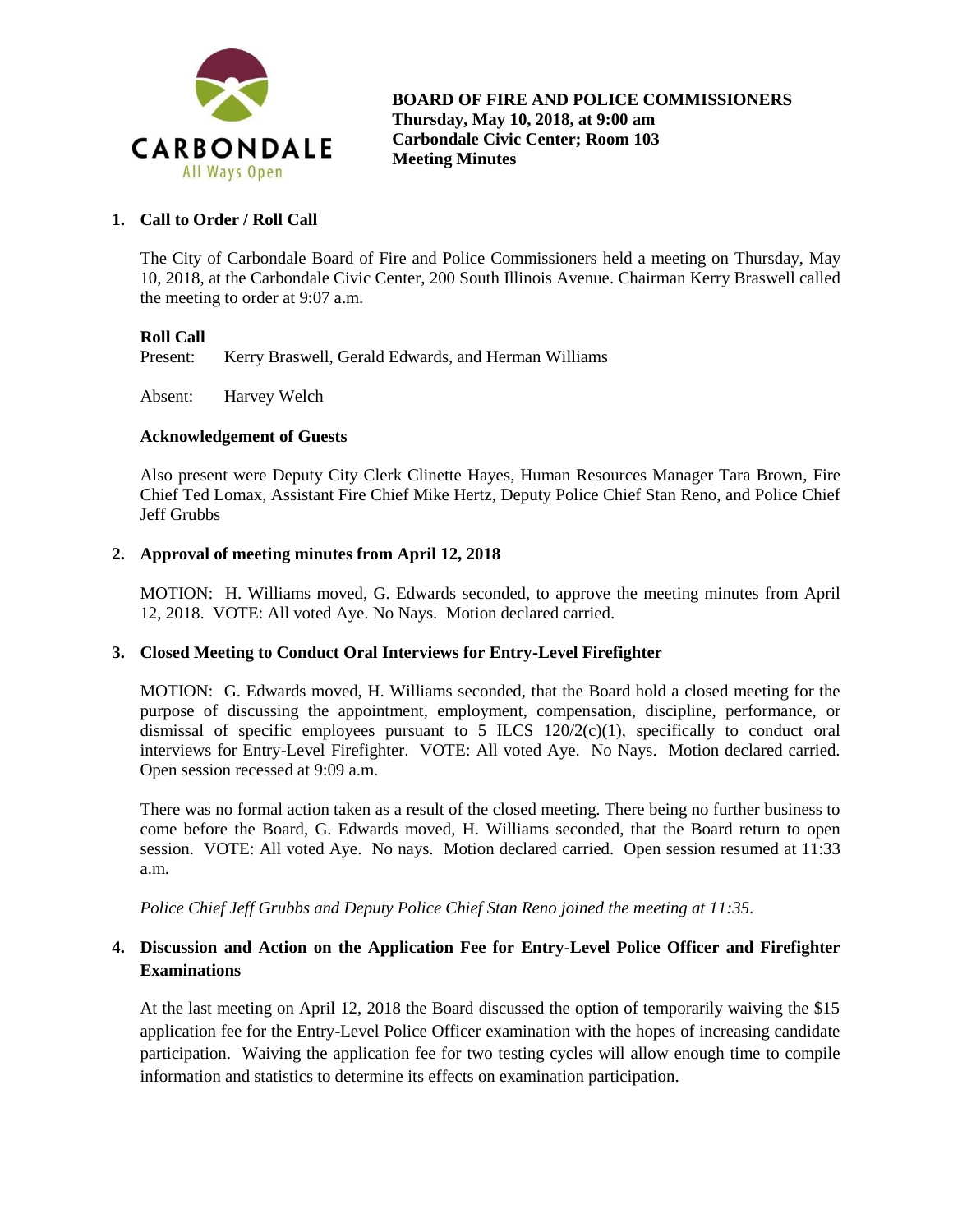MOTION: G. Edwards moved, H. Williams seconded, to waive the \$15 application fee for the Entry-Level Police Officer examination for two testing cycles. VOTE: All voted Aye. No Nays. Motion declared carried.

# **5. Discussion and Action on the Passing Score of the Entry-Level Police Officer Writing Proficiency Exam**

Police Chief Jeff Grubbs met with the City Manager regarding this topic. He stated that the City Manager would like to have more time to do research on the writing proficiency examination.

# **6. Discussion Regarding Substitution of Military Experience for the Education Requirements for Entry-Level Police Officers**

Police Chief Jeff Grubbs met with the City Manager regarding this topic. He stated that the City Manager would like to have more time to do research on substituting military experience for education.

# **7. Citizens' Comments**

None

# **8. Board Comments**

# **9. Adjournment**

Meeting adjourned at 12:15 p.m.

\_\_\_\_\_\_\_\_\_\_\_\_\_\_\_\_\_\_\_\_\_\_\_\_\_\_\_\_\_\_\_\_\_\_\_\_ Clinette C. Hayes, Deputy City Clerk Approved by the Board on \_\_\_\_\_\_\_\_\_\_\_\_\_\_\_\_\_\_\_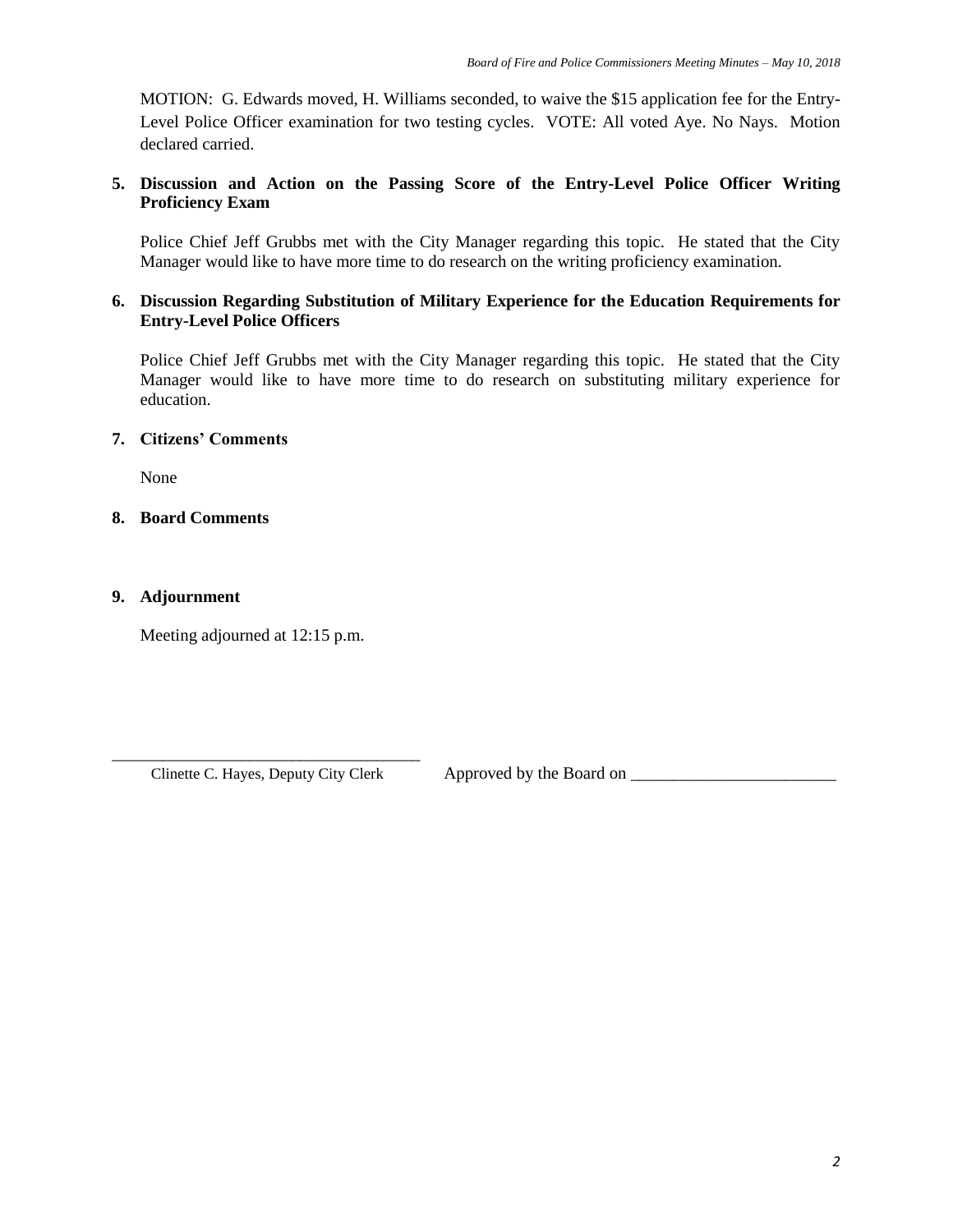

# **Carbondale Human Relations Commission** Minutes – May 7, 2018 Carbondale Civic Center - 5:00pm

Commissioners Present: Jerrold Hennrich, Stephanie Brown, Dora Weaver, Joseph Brown, Ted Gutierrez

Commissioners (Excused): Karriem Shariati

Commissioners (Unexcused): Joshua Bowens

Guest Present: Elius Reed, Carla Childs, Roseanna Dorsey, Camille Dorris, Daniel Silver

SIU-C Dept. of Public Safety Representative: None

Study Circles Staff: None

Staff Present: Chief Jeff Grubbs, Commission Liaison Courtney Beverly

### CALL TO ORDER

The meeting was called to order at 5:30p.m. by Chair Hennrich.

### MINUTES

Motion was made by Commissioner Stephanie Brown and seconded by Commissioner Gutierrez to approve the minutes from the April 2, 2018 meeting. Motion carried. All Voted Aye. Corrections:

### **ANNOUNCEMENT**

Camille Dorris from the Southern Illinois Coalition for the Homeless will present the history and mission of the Southern Illinois Coalition for The Homeless to the Human Relations Commission.

Interim Director Daniel Silver from the SIU Paralegal Studies Department will conduct a presentation about the future of Southern Illinois University Carbondale. Mr. Silver mentioned the Illinois Innovation Network, Illinois Senate Bill 2234, Chicago's 78<sup>th</sup>, Individualized Education Program and SIUC Improvements in Enrollment, Recruitment and Retention during his presentation to the Human Relations Commission.

*Commissioner Stephanie Brown and Commissioner Gutierrez exit the meeting at 7:10p.m.*, *Quorum has been lost.*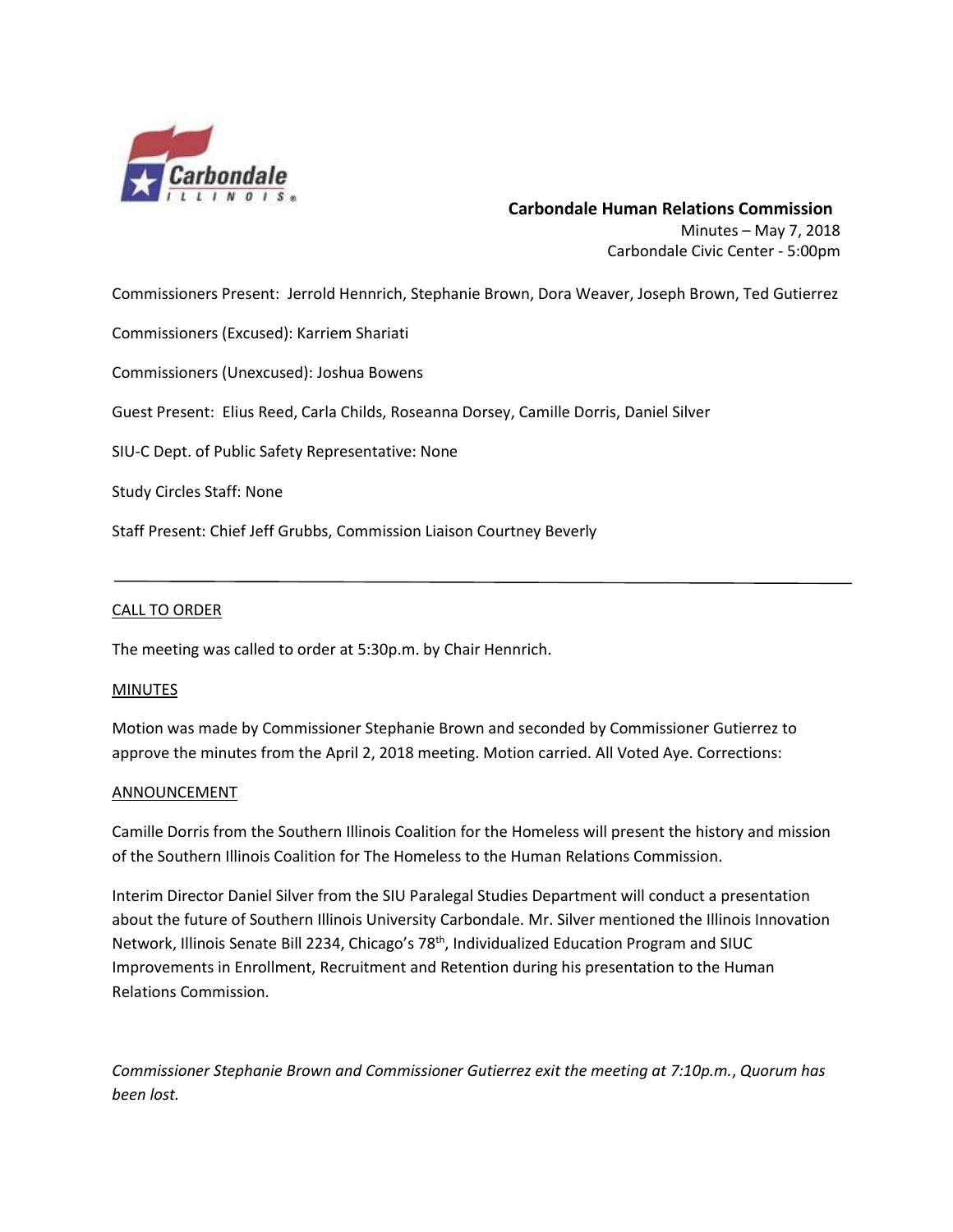*Presentation continued, but no action was needed. Adjournment immediately follow.*

OLD BUSINESS

None To Report

*ISSUES*

None To Report

*Public Education/HRC Website* 

None To Report

*Public Forums/Events*

### **PUBLIC COMMENTS**

Elius Reed addressed the shooting incident that occurred on Chestnut and Robert A Stalls Road in Carbondale.

Carla Childs mentioned the importance of mental health in the community.

#### **COMMISSION COMMENTS**

Commissioner Joseph Brown and Commissioner Stephanie Brown addressed the recruitment process within the Southern Illinois region.

### **PROCESS ASSESSMENT**

*Sparrow Coalition Report*

None To Report

*Women For Change*

None To Report

*Neighborhood Action Group Report*

None To Report

*Non-Violent Carbondale Project Report*

None To Report

*Racial Justice Coalition*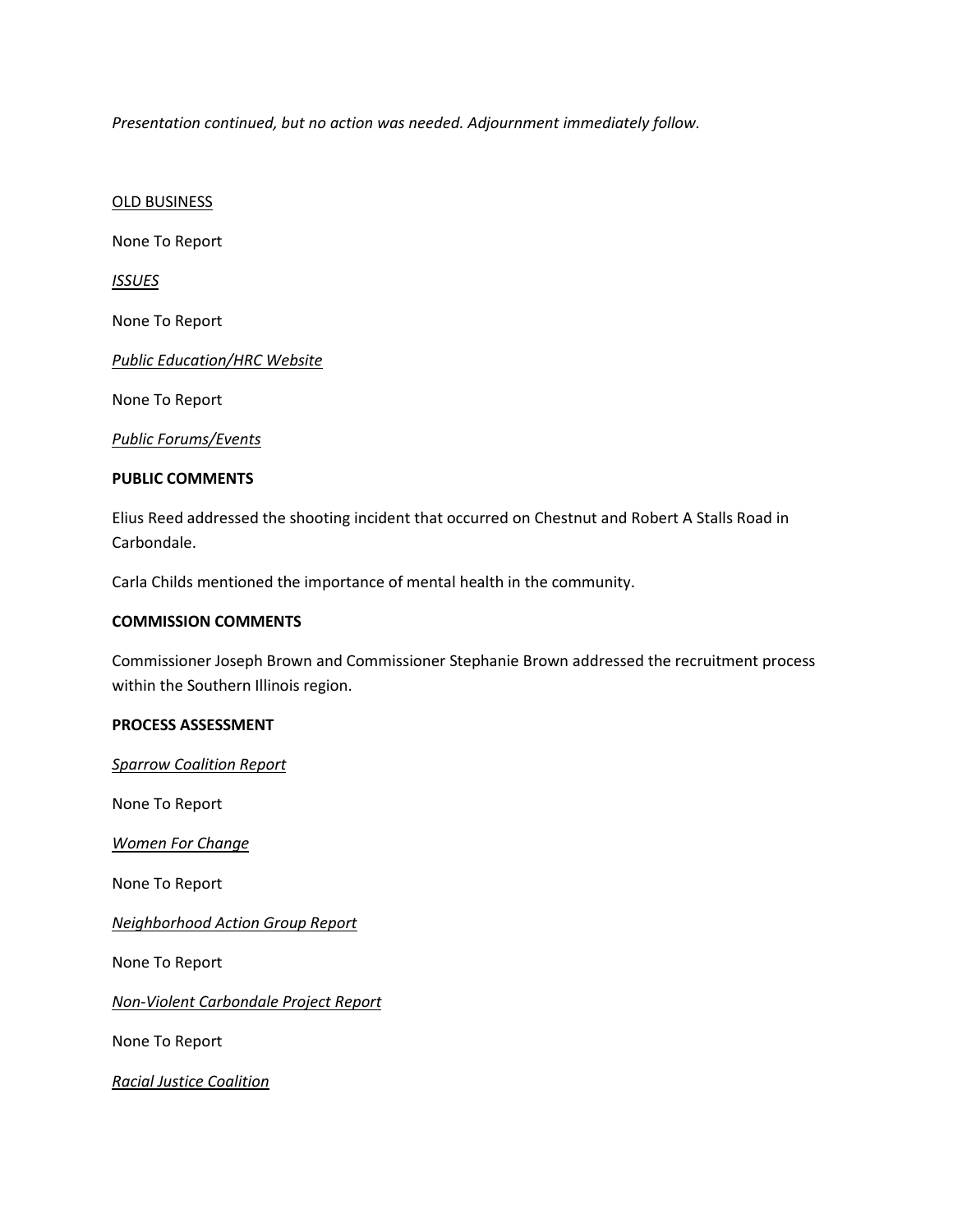None To Report

### *Law Enforcement*

Chief Grubbs announced the graduation of the Citizen Police Academy graduates.

Safety Assessment for places of worship, business institutions and residential.

Further details for the Senior Citizen Police Academy and the Personal Safety for Women Classes will be announced.

### *Items for City Council*

None To Report

### **ADJOURNMENT**

Next meeting – June 4, 2018. There being no further business, Chair Hennrich closed the meeting to adjourn.

Meeting adjourned at 7:17p.m.

| <b>Recorded by Courtney Beverly</b> |  |
|-------------------------------------|--|
|-------------------------------------|--|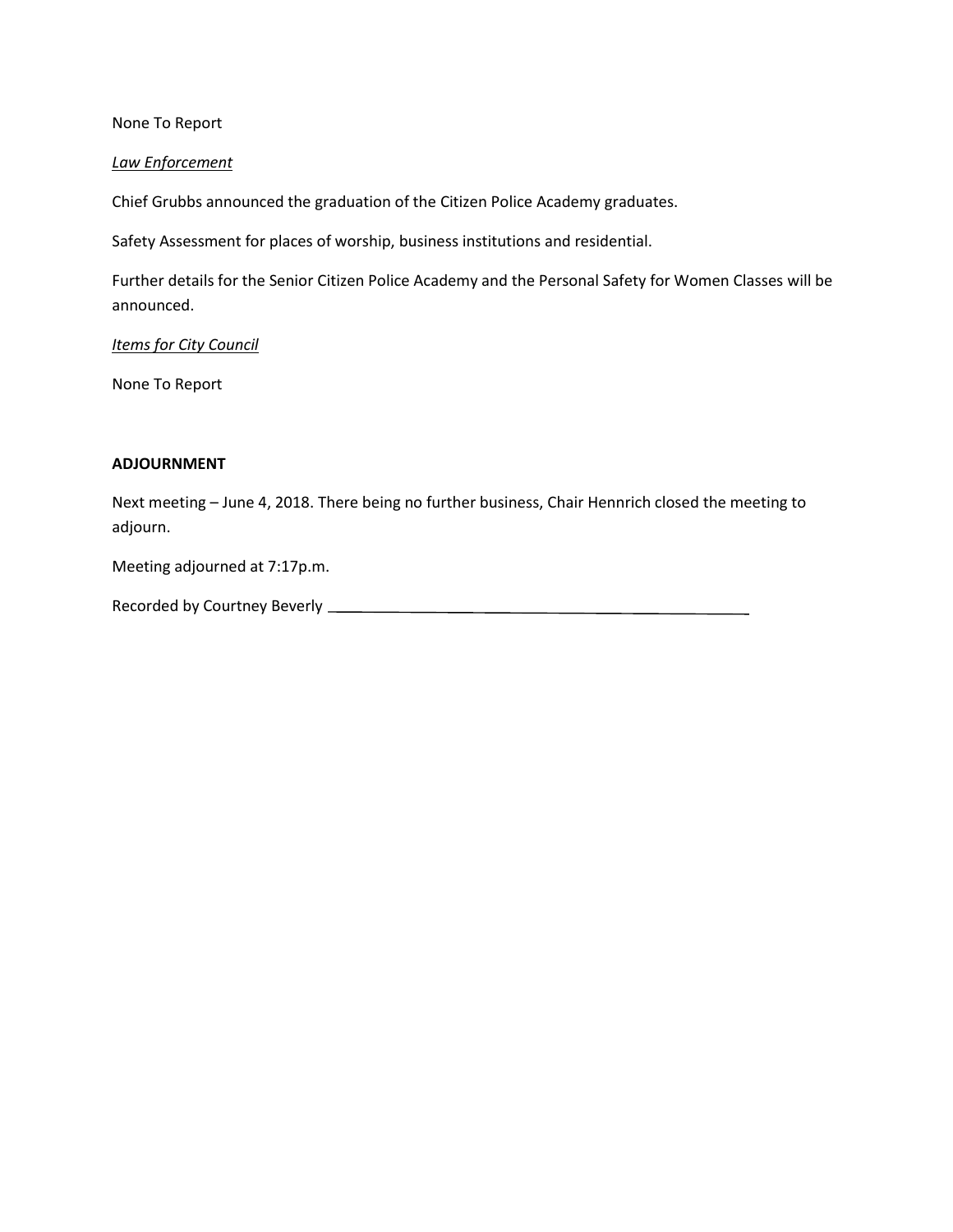

# **Carbondale Human Relations Commission** Minutes – June 4, 2018 Carbondale Civic Center - 5:00pm

Commissioners Present: Jerrold Hennrich, Stephanie Brown, Dora Weaver, Joseph Brown, Ted Gutierrez, Karriem Shariati

Commissioners (Excused):

Commissioners (Unexcused): Joshua Bowens

Guest Present: Elius Reed, Carla Childs, Erik Novack

SIU-C Dept. of Public Safety Representative: None

Study Circles Staff: None

Staff Present: Commission Liaison Courtney Beverly

# CALL TO ORDER

The meeting was called to order at 5:00p.m. by Chair Hennrich.

### MINUTES

Motion was made by Commissioner Ted Gutierrez and seconded by Commissioner Joseph Brown to approve the minutes from the May 7, 2018 meeting. Motion carried. All Voted Aye. Corrections:

### **ANNOUNCEMENT**

Commissioner Stephanie Brown announced the Justin Dentmon's Battle On The Blacktop which is scheduled for June 23, 2018 beginning at 10:00a.m. located at Attucks Park in Carbondale, Illinois.

Chef Clash In The Arena 2018 Beneficiaries are Autism Society of Southern Illinois and the Southern Illinois Healthcare Patient and Community Support Funds.

Commissioner Shariati addressed the purpose for the Northwest Carbondale Neighborhood Association to the Human Relations Commission.

Elius Reed mentioned that Illinois Governor Bruce Rauner has signed a full state budget on June 4, 2018 at SIUC.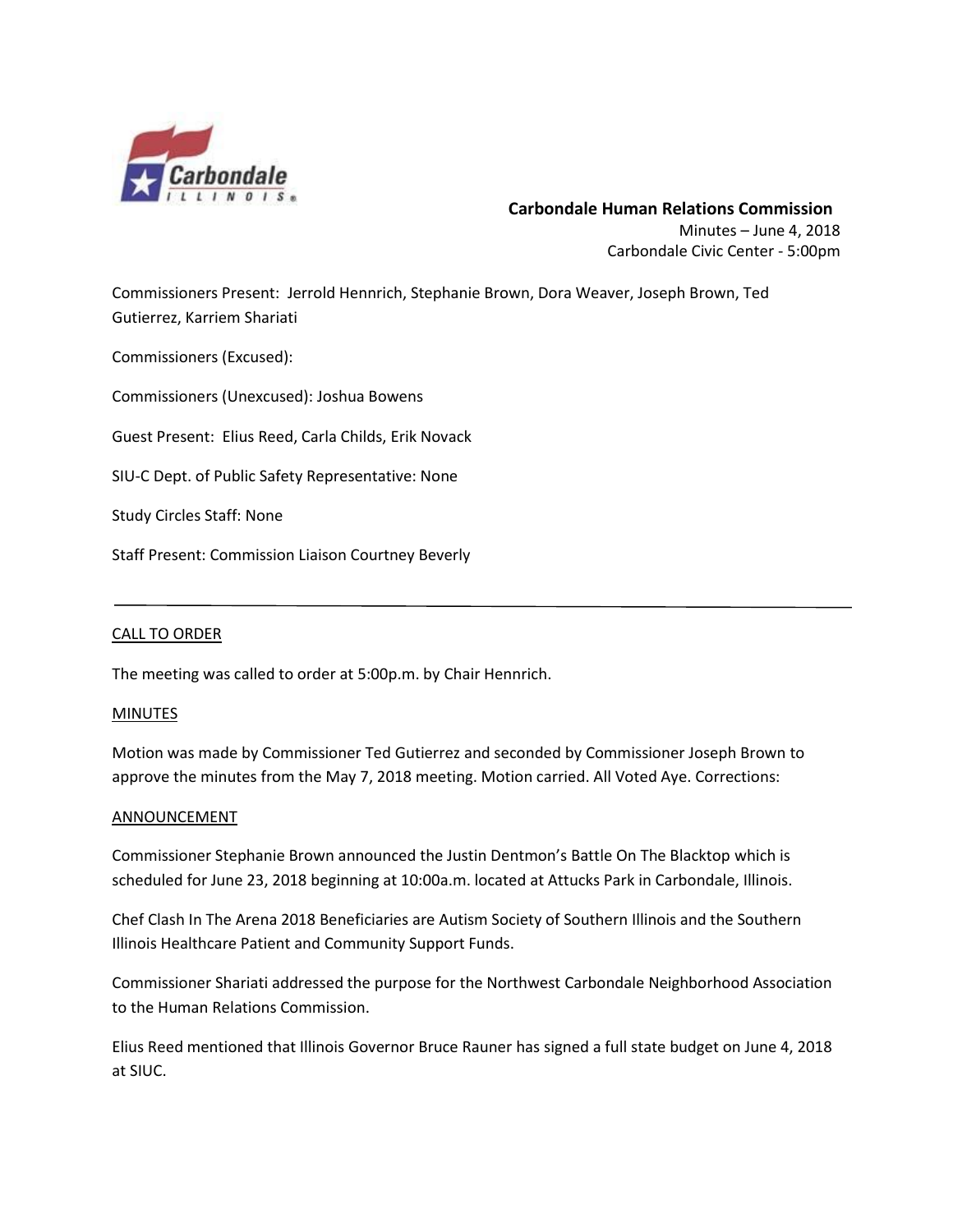Commissioner Weaver addressed the Human Relations Commission regarding sponsoring a Recruitment and Retention Round Table discussion with Interim Director Daniel Silver from the SIUC Paralegal Studies Department. Further details will be announced.

### OLD BUSINESS

None To Report

### *ISSUES*

Commissioner Stephanie Brown and Commissioner Joseph Brown addressed recruiting local students to attend SIUC.

Commissioner Shariati mentioned the decline of media advertising to attend SIUC.

### *Public Education/HRC Website*

None To Report

*Public Forums/Events*

### **PUBLIC COMMENTS**

Erik Novack mentioned that SIUC freshman pre-registration has decline for the upcoming fall 2018.

Elius Reed announced the three-day outdoor Celebrate 618 event which is scheduled for the weekend of June 14, 2018 located in downtown Carbondale beginning at 7:00p.m.

### **COMMISSION COMMENTS**

Chair Hennrich announced that a subcommittee has been created for the Recruitment and Retention Round Table discussion, the committee will be composed of Commissioner Ted Gutierrez, Commissioner Karriem Shariati and Commissioner Stephanie Brown.

Commissioner Gutierrez announced that the SIUC Career Services will have an open house scheduled on Wednesday June 6, 2018 beginning at 4:30p.m.

Commissioner Shariati mentioned the Curb Appeal Assistance Program and how to obtain an application from the Planning Services Department at the City Hall of Carbondale.

### **PROCESS ASSESSMENT**

### *Sparrow Coalition Report*

None To Report

*Women For Change*

None To Report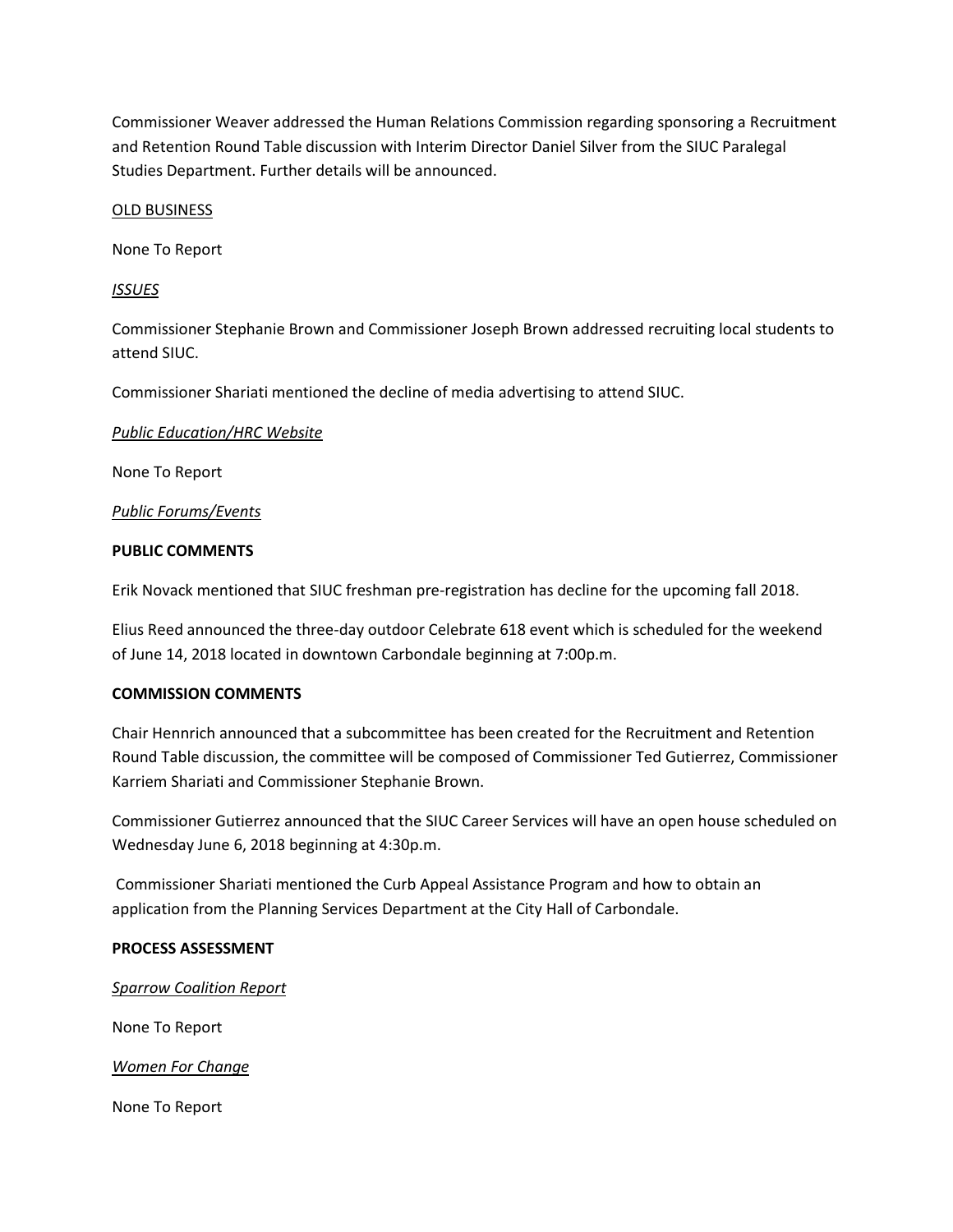*Neighborhood Action Group Report*

None To Report

*Non-Violent Carbondale Project Report*

None To Report

*Racial Justice Coalition*

None To Report

*Law Enforcement*

None To Report

*Items for City Council*

None To Report

#### **ADJOURNMENT**

Next meeting – July 2, 2018. There being no further business, Chair Hennrich closed the meeting to adjourn.

Meeting adjourned at 6:22p.m.

Recorded by Courtney Beverly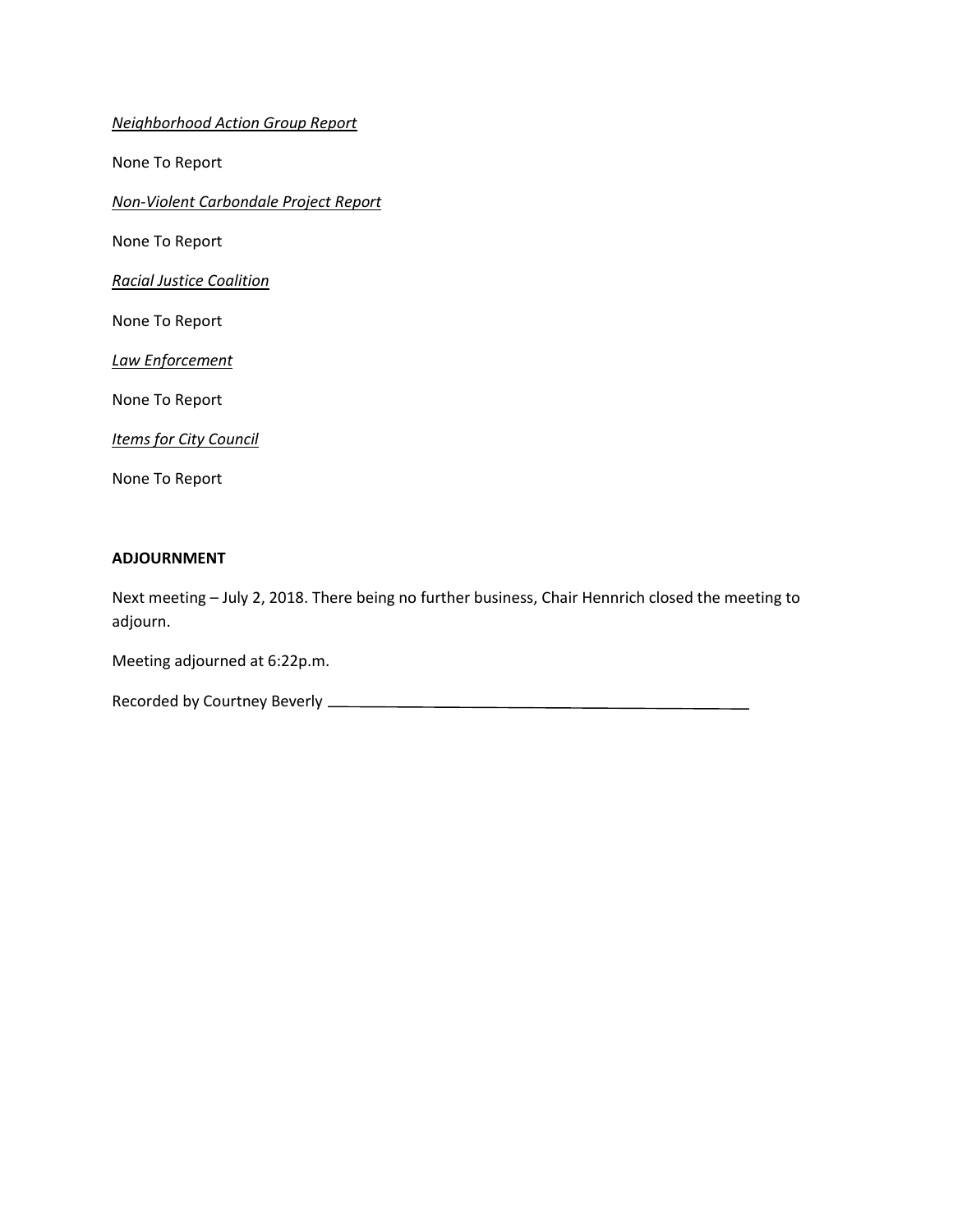

# **Carbondale Human Relations Commission** Minutes – July 2, 2018 Carbondale Civic Center - 5:00pm

Commissioners Present: Jerrold Hennrich, Stephanie Brown, Dora Weaver, Joseph Brown, Ted Gutierrez, Karriem Shariati, Joshua Bowens, Carla Childs

Commissioners (Excused):

Commissioners (Unexcused):

Guest Present: Scott Martin, Deanah McClendon, Michael Ruiz, Lori Sailiata, Roger Webb, Elius Reed

SIU-C Dept. of Public Safety Representative: None

Study Circles Staff: None

Staff Present: Chief Jeff Grubbs, Diversity & Compliance Officer Alicia Jackson, Commission Liaison Courtney Beverly

### CALL TO ORDER

The meeting was called to order at 5:02p.m. by Chair Hennrich.

### MINUTES

Motion was made by Commissioner Karriem Shariati and seconded by Commissioner Stephanie Brown to approve the minutes from the June 4, 2018 meeting. Motion carried. All Voted Aye. Corrections:

### ANNOUNCEMENT

Commissioner Bowens announced that July 2, 2018 will be his last day as the student appointment for the Human Relations Commission.

Chief Jeff Grubbs introduced the Diversity & Compliance Officer Alicia Jackson to the Human Relations Commission.

Commissioner Gutierrez announced on June 6, 2018 that he will no longer serve as the Director of the Jackson County Mass Transit in Carbondale, IL.

The Illinois Laborers and Contractors Apprenticeship and Training Program will have an open house on Friday, July 13, 2018 located at the Laborers Training Center for all 2018 high school juniors and seniors.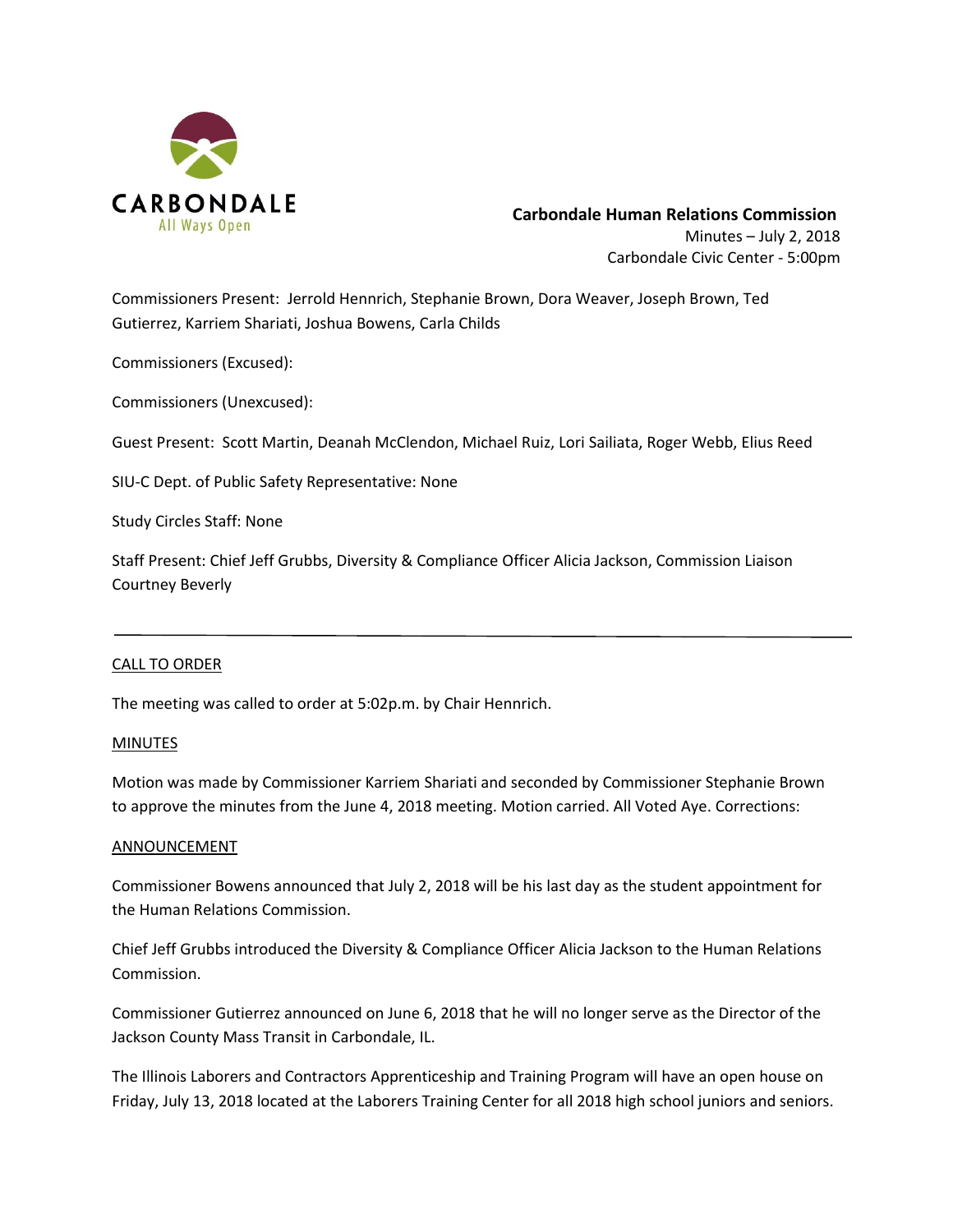Commissioner Shariati announced that Carla Childs was confirmed as the new Human Relations Commissioner.

Elius Reed announced that the Egyptian Building Trades Council to assist the City of Carbondale in assuring that Carbondale minorities are placed on construction jobs.

Scott Martin announced that on July 3, 2018 the Race Unity Group will be showing a documentary film titled *Walking While Black: L.O.V.E. is the Answer* located at the SIUC Newman Center beginning at 7p.m.

Chief Jeff Grubbs announced that the City of Carbondale Police Department participated in creating a Driver's Education film for the local high school.

Chair Hennrich introduced Assistant Dean for Career Services and Special Projects Michael Ruiz and Adjunct Professor from the SIU School of Law Deanah McClendon to the Human Relations Commission.

# OLD BUSINESS

Commissioner Stephanie Brown announced that the Roundtable Subcommittee met on June 26, 2018 beginning at 4p.m. located at Carbondale Rebound.

The Roundtable Subcommittee created a proposal letter to invite the community of Carbondale and to participate in a series of discussions.

# *ISSUES*

The Human Relations Commissioners discussed different advertisement options for the City of Carbondale Channel 16 broadcast.

# *Public Education/HRC Website*

None To Report

# *Public Forums/Events*

Assistant Dean Michael Ruiz and Professor Deanah McClendon discussed recruitment, retention and mentorship opportunities for local middle school and high school students at the SIU Law School mentorship program.

# **PUBLIC COMMENTS**

Elius Reed expressed his thoughts regarding the trial of Pravin Varughese.

Elius Reed discussed the City of Carbondale Police Department and SIU Police Department jurisdiction boundaries.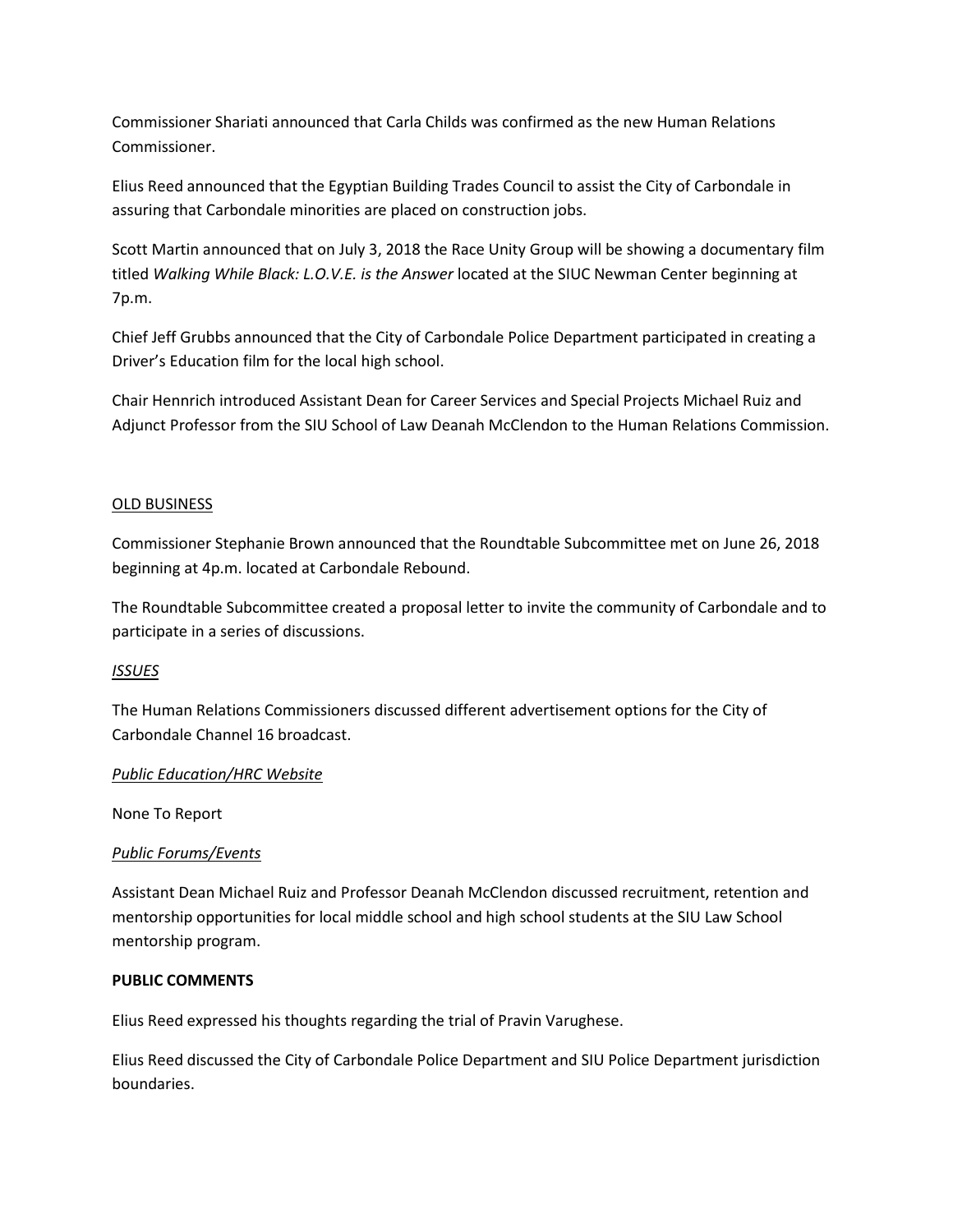### **COMMISSION COMMENTS**

Commissioner Shariati discussed the Human Relations Commission Annual Retreat

Commissioner Gutierrez addressed the City of Carbondale downtown Streetscape Improvement project construction.

Commissioner Stephanie Brown updated the Human Relations Commission on the Justin Dentmon's Battle On The Blacktop Tournament which was held on June 23, 2018 located at Attucks Park in Carbondale, Illinois.

Commissioner Childs addressed the SIU Law School mentorship program with Assistant Dean Michael Ruiz.

### **PROCESS ASSESSMENT**

### *Sparrow Coalition Report*

Roger Webb discussed the 2018 Carbondale Area Resources Guide to the Human Relations Commission.

*Women For Change*

None To Report

*Neighborhood Action Group Report*

None To Report

*Non-Violent Carbondale Project Report*

None To Report

*Racial Justice Coalition*

None To Report

### *Law Enforcement*

Chief Grubbs announced that the City of Carbondale and the Chamber of Commerce have partnered together with SIU New Student Orientation on their Dinner in the Dale.

Chief Grubbs addressed the social media incident that involved a Carbondale Police Officer to the Human Relations Commission.

The Carbondale Police Department Ride Along, Citizens Police Academy and Personal Safety for Women programs will continue, along with two new programs which will be announced at a later date.

Chief Grubbs mentioned that the Coffee With a Cop has been suspended for the summer to focus on the 2018 SIU New Student Orientation.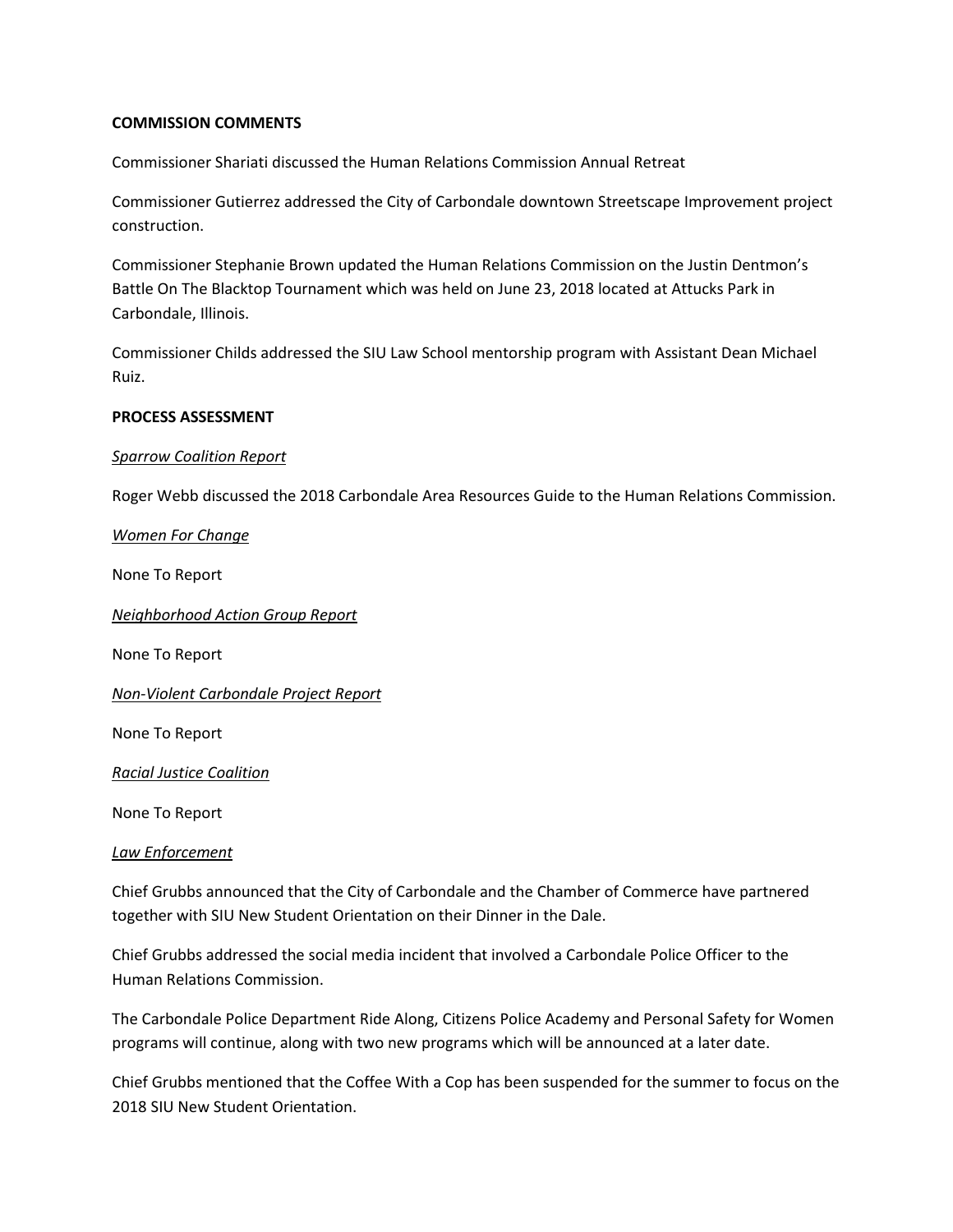# *Items for City Council*

None To Report

### **ADJOURNMENT**

Next meeting – August 6, 2018. There being no further business, Chair Hennrich closed the meeting to adjourn.

Meeting adjourned at 7:02p.m.

Recorded by Courtney Beverly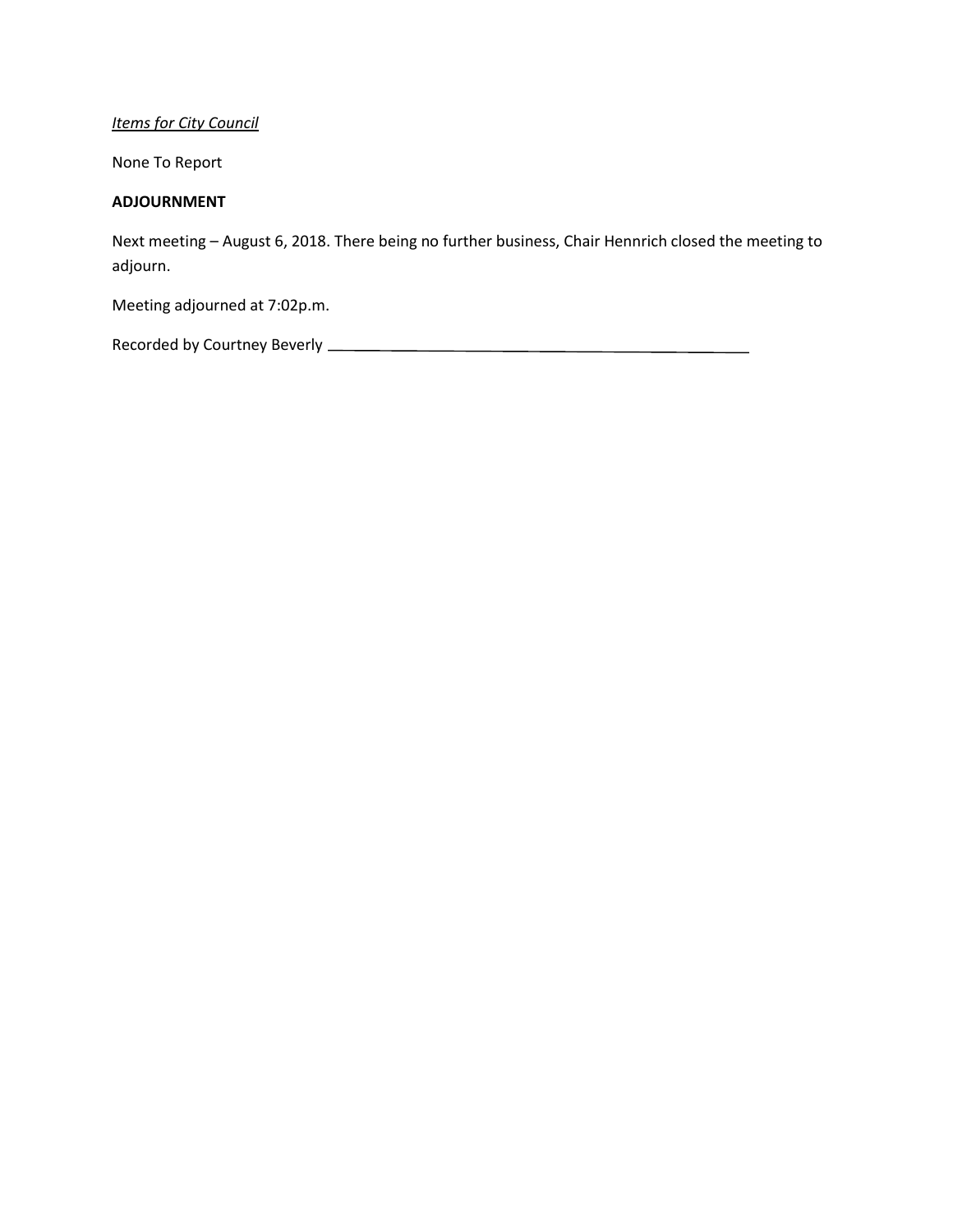

# **Non-Bargaining Unit Employees Personnel Board Meeting May 24, 2018**

The City of Carbondale's Non-Bargaining Unit Employees (NBUE) Personnel Board held a regular meeting on Thursday, May 24, 2018, in Conference Room A of the Civic Center, 200 S. Illinois Avenue.

# **1. Call to Order**

The meeting was called to order at 2:00 p.m., by Chair Dave Chamness.

# **2. Roll Call**

Present: Amber Ronketto, Arnold Taylor, Christina Kuhns, Jarin Dunnigan, Harvey Welch and David **Chamness** 

Also Present: Tara Brown

### **3. Elect New Chair and Vice-Chair**

- A. Chuck Vaught made the motion to open the nominations for the Non-bargaining committee Chair and Vice-Chair. Dave Chamness second the motion.
	- a. Dave Chamness nominated Jarin Dunnigan for Chair. Harvey Welch second. All approved.
	- b. Dave Chamness nominated Amber Ronketto for Vice-Chair. Jarin Dunnigan second. All approved.

### **4. Approval of Minutes**

Correction – Vaught was misspelled

Correction - Adjournment second was made by Amber Ronketto

Correction noting that VEBA was not voluntary; change statement to all employees must participate collectively.

Correction from Non-bargaining Board members preparing a proposal on longevity pay to Tara Brown researching the former Longevity evaluation process to propose a new longevity evaluation plan.

Motion was made by Dave Chamness and second by Chuck Vaught to approve the minutes with corrections from the January 25, 2018 meeting. VOTE: All approved; Motion passed.

# **5. Old/Unfinished Business**

A. Longevity Pay Plan

Chuck Vaught noted the previous longevity plan provided no room for growth. The Performance Appraisal Management (PAM) study established grades with a broader scope of the pay scale and ended the longevity for non-bargaining employees. The Board members briefly discussed proposing a plan to present a longevity plan to the City Manager. Tara Brown noted that Gary Williams has considered a merit performance plan. The board suggested that Tara Brown review the old longevity plan and provide some suggestion to present to the City Manager for the next meeting.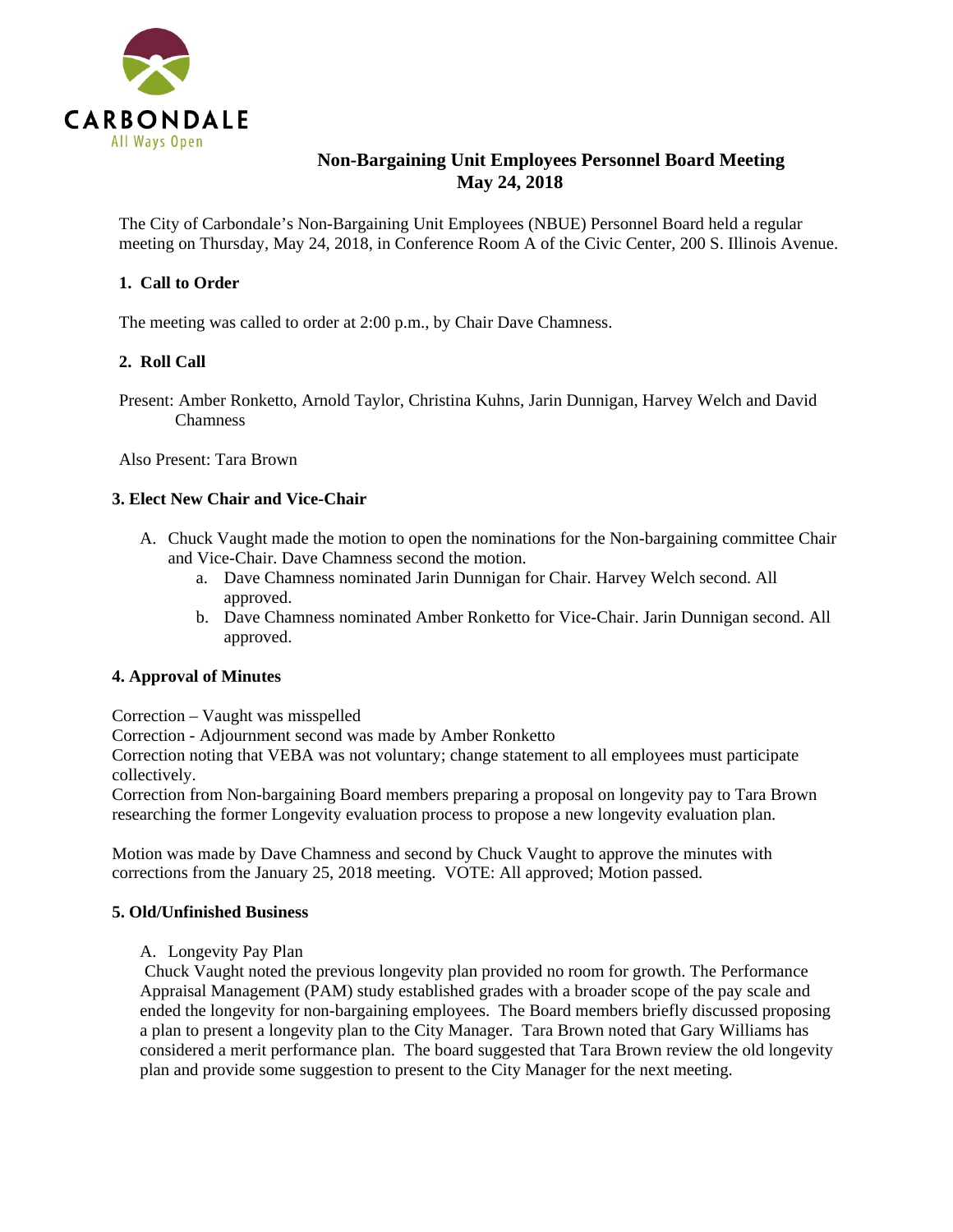### B. Rules and Regulations

The board discussed how to get an updated copy of the non-bargaining rules and regulations to all non-bargaining employees. Tara Brown noted that a copy will go to all admins. Jarin Dunnigan noted that all non-bargaining employees might not receive a copy but asked if IT could upload a copy to Esuites. Tara Brown noted that the new intranet would have that capability but would research to see if uploading to Esuites was possible.

# C. Non-bargaining Meeting Location

Jarin Dunnigan made to motion to move the meeting to a meeting room in the civic center. This will make the meetings more accessible to all non-bargaining employees so that the board is in compliance with the by-laws. Chuck Vaught second the motion. All in favor Jarin Dunnigan asked the HR schedule the room and make sure to get notices out to the employees in reference to the meeting date and location.

### **6. New Business**

A. New Employee Orientation

Tara Brown noted that the HR department is working on updating department information and looking into improving the new hire orientation process.

B. VEBA/Leave Payout

The Board discussed the various departments and how sick leave is paid out when an employee retires. The Board reviewed the difference between IMPF vs Pension and how it effects Police and Fire employees when they retire or leave the City of Carbondale. The Board discussed the length of service and how the sick leave balances are paid out based on years and balance totals paid in percentages. Jarin Dunnigan proposed a change to Section 13.8 of the Rules and Regulations which would extend the payout percentages up to 100% based on total sick leave balance. Jarin Dunnigan asked that Gary Williams and Jeff Davis look at the proposed changes and get their feedback.

# D. Vacation Payout

The Board would like to revisit Section 13.-2. Vacations to add the language in reference to approved vacation time being waived from being paid out if approved before May 30, 2018. The Board proposed the option that HR send out notices to employees to remind them of their vacation balance totals. Tara Brown noted that Esuites (HR Portal) provides current totals of all leave balances.

# **6. Public Comments & Questions**

# **7. Announcements**

Next meeting will be held July 26, 2018 at 2:00 pm

\_\_\_\_\_\_\_\_\_\_\_\_\_\_\_\_\_\_\_\_\_\_\_\_\_\_\_\_\_\_\_\_\_\_\_\_\_\_\_\_\_\_\_\_\_\_\_\_\_\_\_\_\_\_\_\_\_\_

# **8. Adjournment**

Motion was made by Amber Ronketto and seconded by Dave Chamness to adjourn. Meeting adjourned at 4:00 p.m.

Submitted by: Tara Brown, HR Manager

Approved by the Board: \_\_\_\_\_\_\_\_\_\_\_\_\_\_\_\_\_\_\_\_\_\_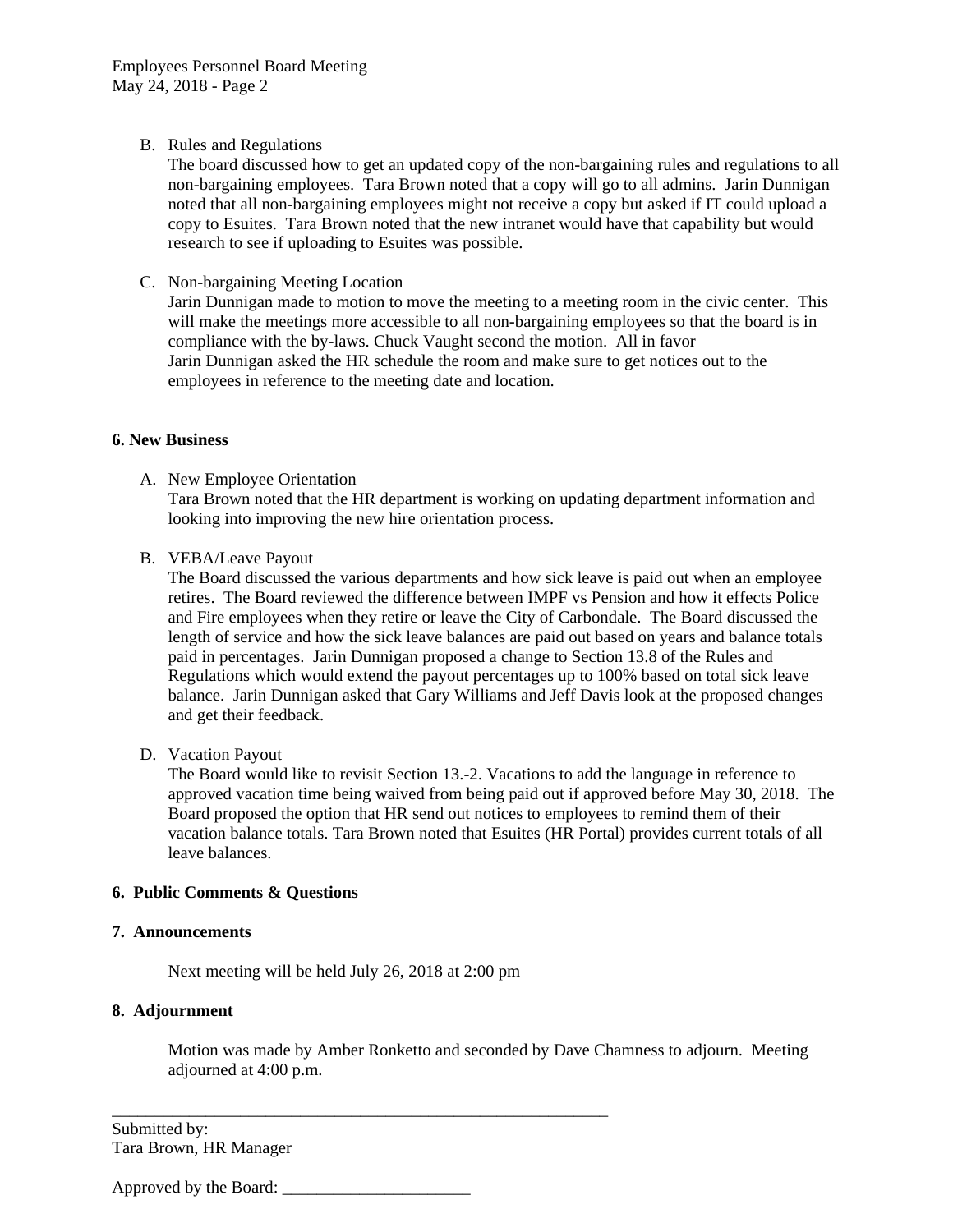

# **Non-Bargaining Unit Employees Personnel Board Meeting July 26, 2018**

The City of Carbondale's Non-Bargaining Unit Employees (NBUE) Personnel Board held a regular meeting on Thursday, July 26, 2018, in Conference Room 103 of the Civic Center, 200 S. Illinois Avenue.

# **1. Call to Order**

The meeting was called to order at 2:00 p.m., by Chair Jarin Dunigan.

# **2. Roll Call**

Present: Jarin Dunigan, Amber Ronketto, Christina Kuhns, Harvey Welch and Chuck Vaught

Also Present: Tara Brown and Alicia Jackson

Absent: Dave Chamness and Arnold Taylor

### **3. Approval of Minutes**

Motion was made by Harvey Welch and second by Chuck Vaught to approve the minutes from the May 24, 2018 meeting. VOTE: All approved; Motion passed.

### **4. Old/Unfinished Business**

Personnel Rules and Regulations

### Vacation Payout

Tara Brown noted that at the last meeting, the board wanted to revisit Section 13 -2C in reference to letters of notification being sent to employees. Tara Brown noted that this addendum to the policy was codified on August 30, 2016 and nothing was added in reference to notification being sent to employees. Tara Brown stated that about 50 employees received a payout in 2018. Christina Kuhns suggested that Human Resources provide upcoming vacation payout notification to employees during open enrollment. Chuck Vaught suggested that we send vacation payout notifications to each department with a signature form that each employee received the notification. Jarin Dunnigan noted that the notices were not sent out during the administration change but to correct the issue, we must send out notification to the employees going forward. Tara noted that Human Resources would make sure to get a memo out notifying employees of the Vacation payout in October and March.

Vacation Cap

Jarin Dunnigan noted that we have an issue with the cap being paid out for employees that might have a vacation planned or a surgery scheduled. Amber Ronketto asked if an employee saving vacation for a planned vacation or surgery can appeal to the City Manager to use their time. Jarin Dunnigan noted that FMLA language could protect the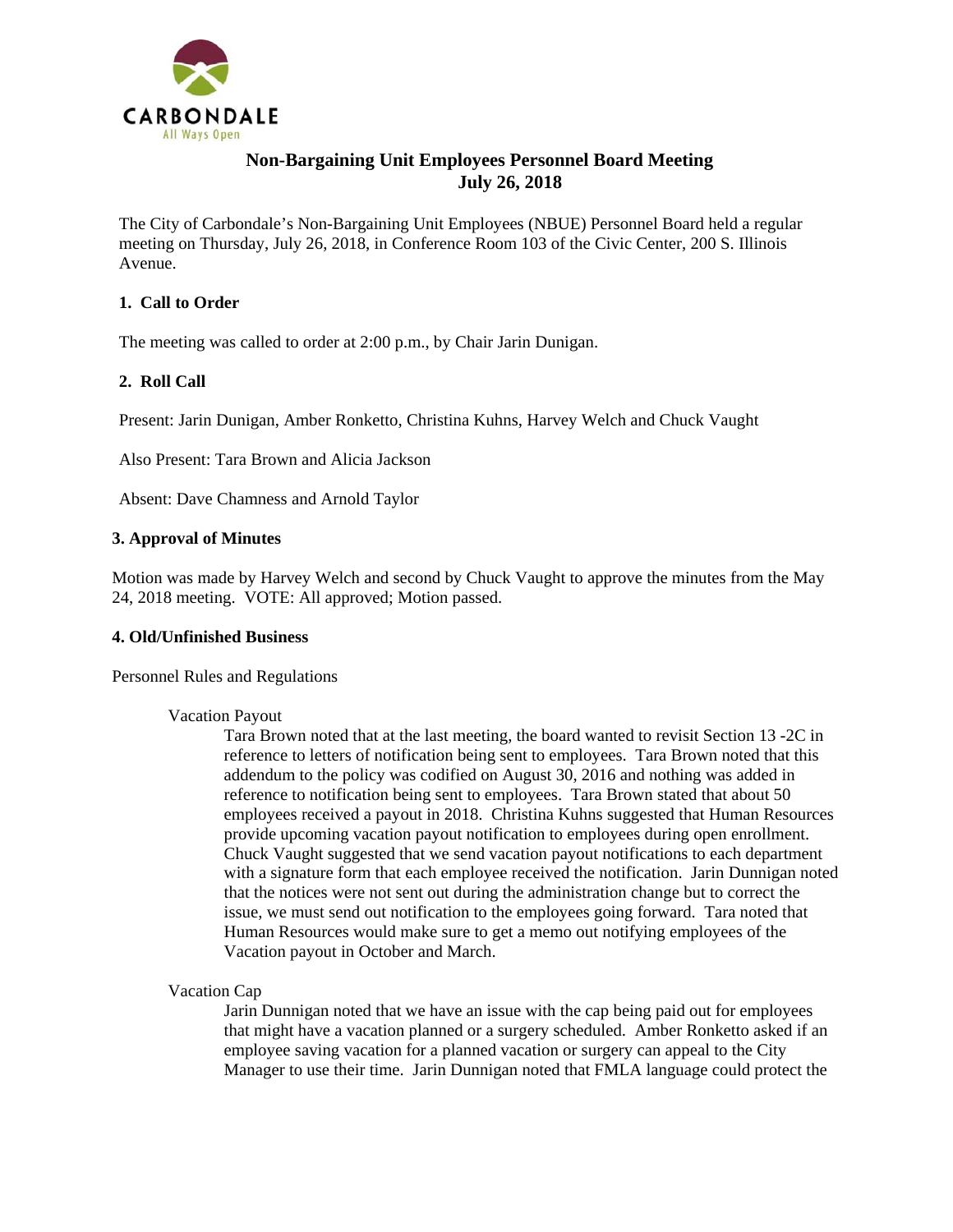employee but can be as an amendment to the policy. Tara Brown noted that FMLA would be separate from this payout because FMLA requires an authorization and time will be allotted for medical reasons due to FMLA which is approved by the City Manager.

Jarin Dunigan suggested that if an employee has a planned leave of absence, they can request to an approval from the City Manager to reduce the accumulated total of vacation leave below the cap within a reasonable period of time.

Chuck Vaught made the motion to recommend to the City Manager to add an exception to Section 13-2 C for employee Vacation Payout for employees with planned leave. Christina Kuhns second the motion. VOTE: All approved: Motion passed.

#### Rules and Regulations

Jarin Dunnigan wanted to know how we are making the rules and regulation accessible to all employees. Tara Brown noted that after everything has been approved, the rules and regulations will be posted on the employee portal, will be distributed to all departments and eventually will be uploaded to Esuites. Jarin Dunigan noted that we will try to get the rules and regulations out immediately. Jarin Dunigan asked for a motion to make sure that rules and regulations will be accessible to all employees as soon as possible. Chuck Vaught made the motion and Jarin Dunnigan second the motion. VOTE: All approved; Motion passed.

#### Longevity

Christina Kuhns asked if we had any information on longevity. Tara Brown noted that we have been working with the City Manager on a new Employee Evaluation that is tied to the Core Values. Jarin Dunnigan asked if this would include a merit increase. Tara Brown noted that the City Manager has not finalized the evaluation and we will have to see how we can score the new evaluation to prepare a proposal for longevity or merit increases. The Board members discussed the current pay scale and options for included longevity. Jarin Dunigan asked if we can invite the City Manager and Alicia to the next meeting to discuss the pay plan listed in the rules and regulations to discuss the progress of the evaluation and making the changes in the rule Sec. 3-4 and 3-5.

#### **Orientation**

Jarin Dunigan asked for an update on the New Hire Orientation and noted that if the rules and regulations are presented to the new employees. Tara Brown noted that HR is currently working on updating the orientation and employees attending will receive various information about the City as well as a copy of the rules and regulations.

#### Sick Leave Payout at Retirement

Jarin Dunigan asked if the proposed outline to change the payout scale was presented to Jeff Davis or Gary Williams. Tara Brown noted that Jeff Davis received a copy but Gary Williams has been working on grants. Jarin Dunigan noted that he found out that nonunion police and firefighters do not have an option to roll their unused sick leave into their pension plan. Jarin Dunigan explained that the proposal to extend the sick leave out to offer a better option for all employees instead of receiving a max of 50% at the time of retirement. Tara Brown asked if the non-bargaining police and fire employees could write a proposal to the pension board to allow unused sick leave. Amber Ronketto gave an example of an office who have a lot of time and will lose half of his time as well as most do not want to take a promotion due to the benefits that they lose. Chuck Vaught noted that police pension offers a lot better options than IMRF. Chuck Vaught stated that the City did not offer a payout option in previous years and this is better than losing all of the sick time. Chuck Vaught noted that due to the climate of the City, this is a very bad